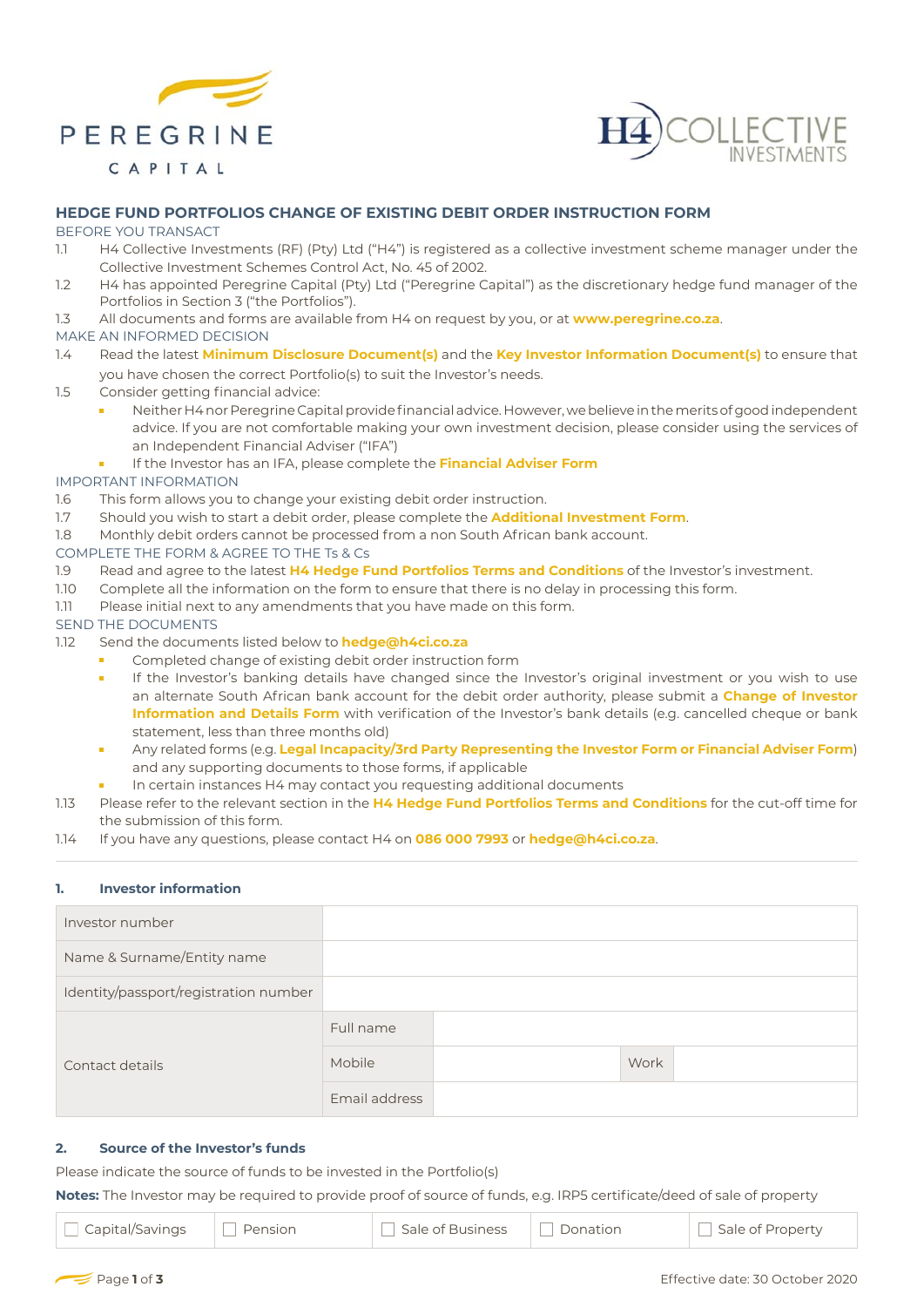□ Other, please specify

### **3. Change of debit order instruction**

### 3.1 **Minimum debit order amounts**

| <b>Portfolios</b>                                  | <b>Monthly Debit Order minimums</b> |
|----------------------------------------------------|-------------------------------------|
| Peregrine Capital High Growth H4 QI Hedge Fund     | R5000                               |
| Peregrine Capital Pure Hedge H4 QI Hedge Fund      | R5000                               |
| Peregrine Capital Dynamic Alpha H4 QI Hedge Fund   | R5000                               |
| Peregrine Capital High Growth H4 Retail Hedge Fund | R1000                               |
| Peregrine Capital Pure Hedge H4 Retail Hedge Fund  | R1 000                              |

### 3.2 **Debit order change instruction**

**Notes:** The issue date for the subscription of participatory interests in a Qualified Investor Hedge Fund ("QI Hedge Fund") is the first calendar day of the month and in a Retail Hedge Fund, the first business day of the month

I/We, the Investor (or for and on behalf of the Investor), instruct H4 to change the Investor's debit order on the Portfolio(s) selected

| <b>Portfolios</b>                                  | Cancel | Increase Decrease | <b>New</b><br>amount | <b>Escalation</b><br>rate per<br>annum | <b>Effective</b><br>date |
|----------------------------------------------------|--------|-------------------|----------------------|----------------------------------------|--------------------------|
| Peregrine Capital High Growth H4 QI Hedge Fund     |        |                   | R                    |                                        | DD MMYYYY                |
| Peregrine Capital Pure Hedge H4 QI Hedge Fund      |        |                   | R                    |                                        | <b>DD</b> MMYYYY         |
| Peregrine Capital Dynamic Alpha H4 QI Hedge Fund   |        |                   | R                    |                                        | <b>DD</b> MM YYYY        |
| Peregrine Capital High Growth H4 Retail Hedge Fund |        |                   | R                    |                                        | <b>DD</b> MM YYYY        |
| Peregrine Capital Pure Hedge H4 Retail Hedge Fund  |        |                   | R                    |                                        |                          |

### 3.3 **Investor's banking details**

| Name of account holder |         |         |              |
|------------------------|---------|---------|--------------|
| Name of bank           |         |         |              |
| Branch code            |         |         |              |
| Account number         |         |         |              |
| Type of account        | Current | Savings | Transmission |